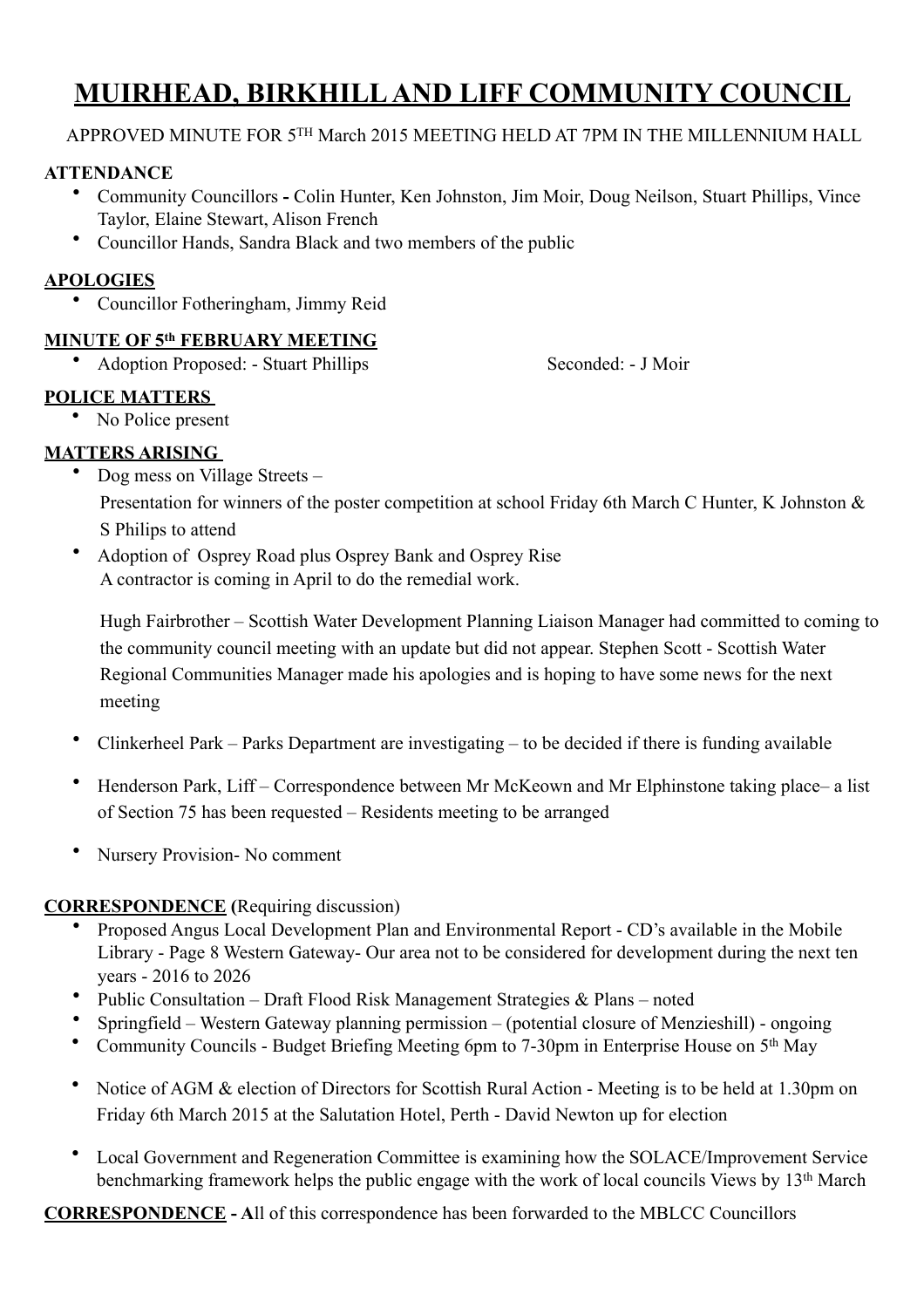These do not need discussion unless a Community Councillor or Attendee wishes to raise any subject

- Did You Know Consultation/representation
- Sustainable and Active Travel- Elected Members Briefing
- TAYplan: Proposed Plan Committee Papers
- VAA Community Bulletin 30<sup>th</sup> Jan, 6<sup>th</sup>, 20th & 27th Feb
- Bi-Annual Meeting Thursday 4 December 2015 Minute and Presentations
- Land Reform Consultation:
- Community Empowerment (Scotland) Bill moves to Stage 2
- [New posts on Community Councils site https://anguscommunitycouncils.wordpress.com/2015/02/18/](https://anguscommunitycouncils.wordpress.com/2015/02/18/uploads-today-7/) uploads-today-7/

Various additions to the site

On Monday 2nd February 2015

- 1. Muirhead, Birkhill & Liff Community Council 4th Dec 2014 Minute & 5th Feb 2015 Agenda
- 2. Murroes & Wellbank Community Council [8th Jan 2015](https://anguscommunitycouncils.files.wordpress.com/2014/12/cc-mins-jan-2015-_2_.pdf) Minute
- 3. Ferryden & Craig Community Council 5th Feb 2015 Agenda
- 4. [Inveresk Community Council seek new Chairperson](https://anguscommunitycouncils.wordpress.com/2015/02/02/inveresk-community-council-seek-new-chairperson/)
- and Wednesday 18th February 2015
- 1. Inveresk Community Council [Planning report](https://anguscommunitycouncils.files.wordpress.com/2014/12/icc-planning-report-16-feb-2015.pdf) for meeting on 16th Feb 2015
- 2. Strathmartine Community Council Minutes [29 Jan 2015](https://anguscommunitycouncils.files.wordpress.com/2014/12/scc-minutes-jan-2015.pdf)
- 3. Auchterhouse Community Council Agenda [19 Feb 2015](https://anguscommunitycouncils.files.wordpress.com/2014/12/19th-feb-2015.pdf)
- 4. Other [9th Feb 2015](https://anguscommunitycouncils.files.wordpress.com/2014/12/9-feb-13-feb.pdf)
- BIDs Scotland Gathering: 3 March 2015, Perth Concert Hall, FREE
- Locality wins contracts to help more communities take control
- [Consultation on amending the Environmental Liability \(Scotland\) Regulations 2009 in Scotland to](http://register.scotland.gov.uk/s/17b)  transpose Article 38 of the Offshore Safety Directive 2013
- [Proposed draft Climate Change \(Reporting on Climate Change Duties\) \(Scotland\) Order 2015:](http://register.scotland.gov.uk/s/17b)
- digiCC workshop outcomes report Feb
- A923 Coupar Angus Road, Muirhead Footway Works
- Stage 2 timings for the Community Empowerment (Scotland) Bill

#### **BUSES**

• Nothing to discuss

#### **ROADS**

• A923 Coupar Angus Road Footway works – Completed 27<sup>th</sup> February

#### **FINANCE**

• Insurance Form for completion

# **WEB SITE**

• Survey on digital engagement - 184 Likes now on Facebook

#### **PLANNING**